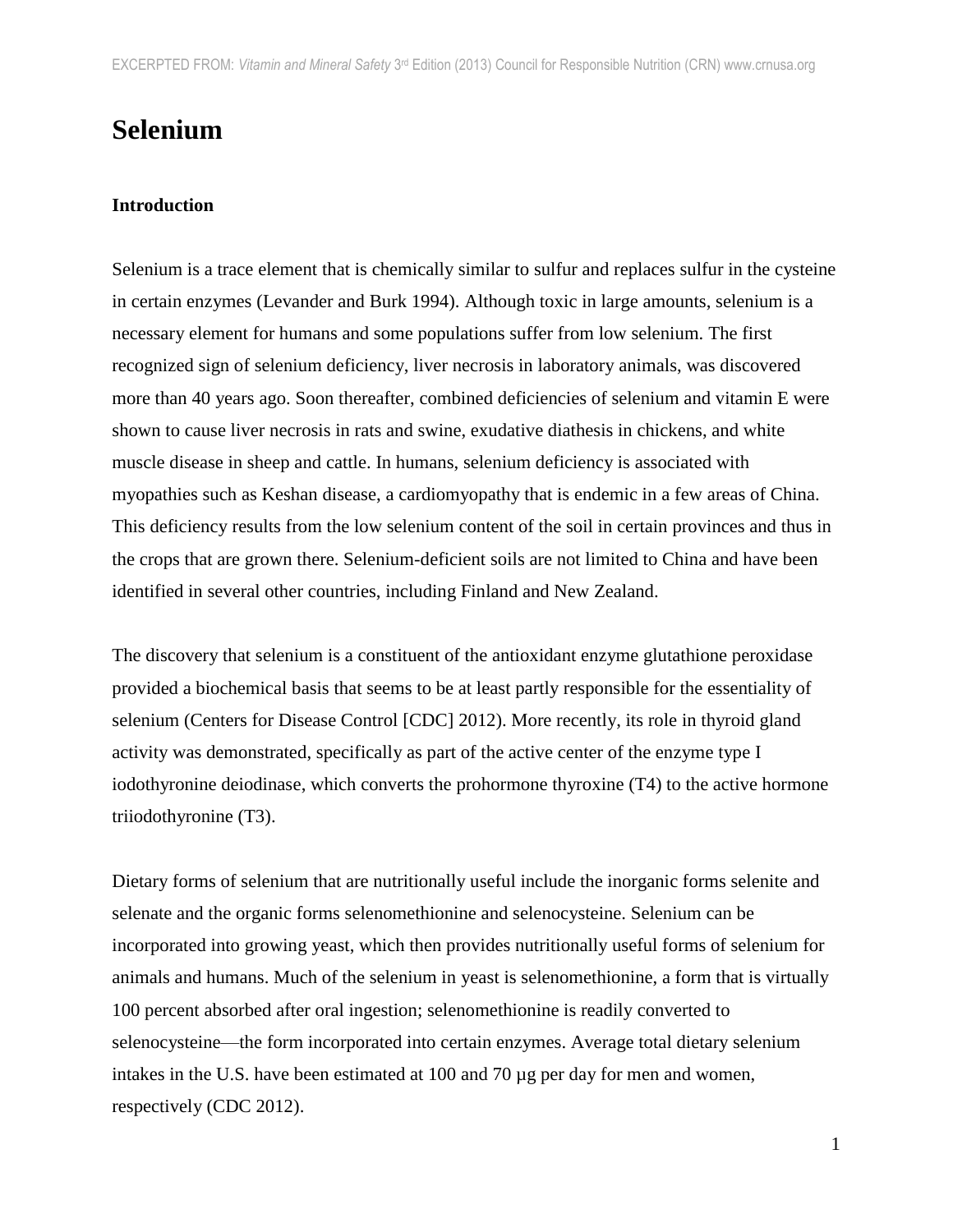The epidemiological association of higher selenium intakes with reduced cancer risk and the antioxidant role of selenium in glutathione peroxidase (as well as several other possible mechanisms) have provided a basis for research on possible anticarcinogenic effects of selenium. Several selenium compounds have been shown to have antitumorigenic activities in a variety of animal models when administered at levels greater than those associated with nutritional need (Rayman 2012).

Two clinical intervention trials published in the mid-1990s were designed to determine whether selenium in combination with other nutrients would reduce cancer risk. In one,  $50 \mu$ g selenium (in yeast), in combination with vitamin E and beta-carotene, moderately reduced the risk of total mortality, total cancer mortality, and stomach cancer mortality (Blot et al. 1993). In the other, inorganic selenium—together with a wide spectrum of other minerals and vitamins—did not significantly protect against cancer (Li et al. 1993). An additional, placebo-controlled, randomized clinical trial was stopped for ethical reasons after it became clear that treatment with 200 µg of selenium in yeast had significantly decreased lung cancer and overall cancer mortality, as well as the incidence of colorectal and prostate cancer (Clark et al. 1996a, 1996b; Combs and Clark 1997). The amount of selenium used in the study  $(200 \mu g)$  was nearly 3 times the adult male RDA (70 µg) (Institute of Medicine [IOM] 2000). The primary objective of the trial was to determine the effect of selenium on nonmelanoma skin cancer, but there was no effect, either negative or positive, on that disease.

#### **Safety Considerations**

Excess selenium intake from consumption of seleniferous plants by animals produces a wide range of adverse effects (National Research Council 1983). Chronic toxicity signs in livestock include cirrhosis, lameness, hoof malformations, hair loss, and emaciation. In laboratory animals, the signs most commonly include cirrhosis. The dietary level of selenium recognized to produce adverse effects in farm animals is 4 to 5 µg or higher per gram dry weight of diet.

One episode of human poisoning by selenium involved a manufacturing error that resulted in a dietary supplement product containing approximately 200 times the amount of selenium declared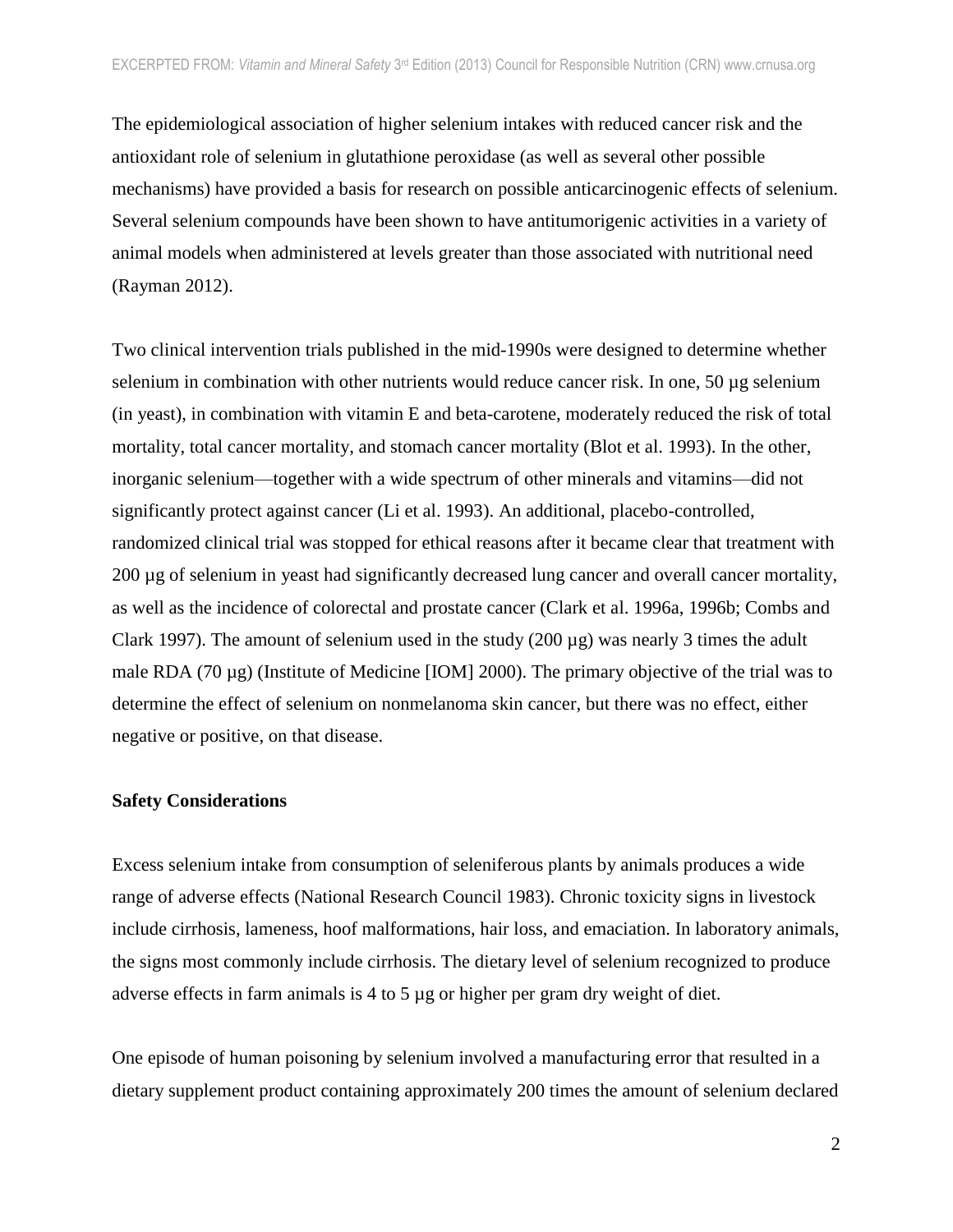on the label (MacFarquhar et al. 2010; Aldosary et al. 2012). Adverse effects occurred within a few weeks and included changes in the hair, nails, and liver. Human selenium poisoning in a high-selenium area of China also produced adverse effects on the nails, skin, nervous system, and teeth (Yang et al. 1983). These occurred in susceptible persons with intakes of 910 µg per day or more. No such results have been associated with lower levels of intake, but the ratio of plasma selenium to erythrocyte selenium has been found to increase with dietary intakes of 750 µg per day or more (Yang, Yin, et al. 1989). Human surveys in seleniferous areas of the U.S. have failed to find any signs of selenium intoxication with intakes up to slightly more than 700 µg per day (Longnecker et al. 1991). Because not all the chemical forms of selenium in foods grown in seleniferous areas are known, the human data on adverse effects from chronically high intakes apply only to total dietary selenium and not to any specific form. No adverse effects were observed in the 8- to 10-year clinical trial by Clark and coworkers (Clark et al. 1996a, 1996b; Combs and Clark 1997) at daily supplemental intakes of 200 µg selenium in yeast. Most of the selenium in this yeast preparation was in the form of selenomethionine.

Ultimately, the adverse effects established in a few individuals at chronic dietary intakes of 910 µg per day qualify that value for identification as the selenium LOAEL. The data of Yang, Yin, et al. (1989) did not find any overt adverse effects, but did find an increase in the ratio of plasma selenium to erythrocyte selenium at intakes of 750 µg per day. Although this change in ratio is not in itself an adverse effect, it may indicate that the ability to eliminate excess selenium is nearly saturated. Application of regression methods to the data of Yang, Zhou, et al. (1989) and Yang, Yin, et al. (1989) supports a NOAEL for total dietary selenium of 853 µg per day in the Chinese adult of 55 kg weight (Combs 1994; Poirier 1994).

#### *Cancer*

A number of observational studies suggested that death rates from cancer, including lung, colorectal, and prostate cancer, are lower among people with higher blood levels or intakes of selenium (Patterson and Levander 1997; Russo et al. 1997; Young and Lee 1999). Some clinical trials have indicated that increased selenium intakes may lead to lower risks of a number of types of cancer (Clark et al. 1996a, 1996b), and epidemiological data (actually a nested case control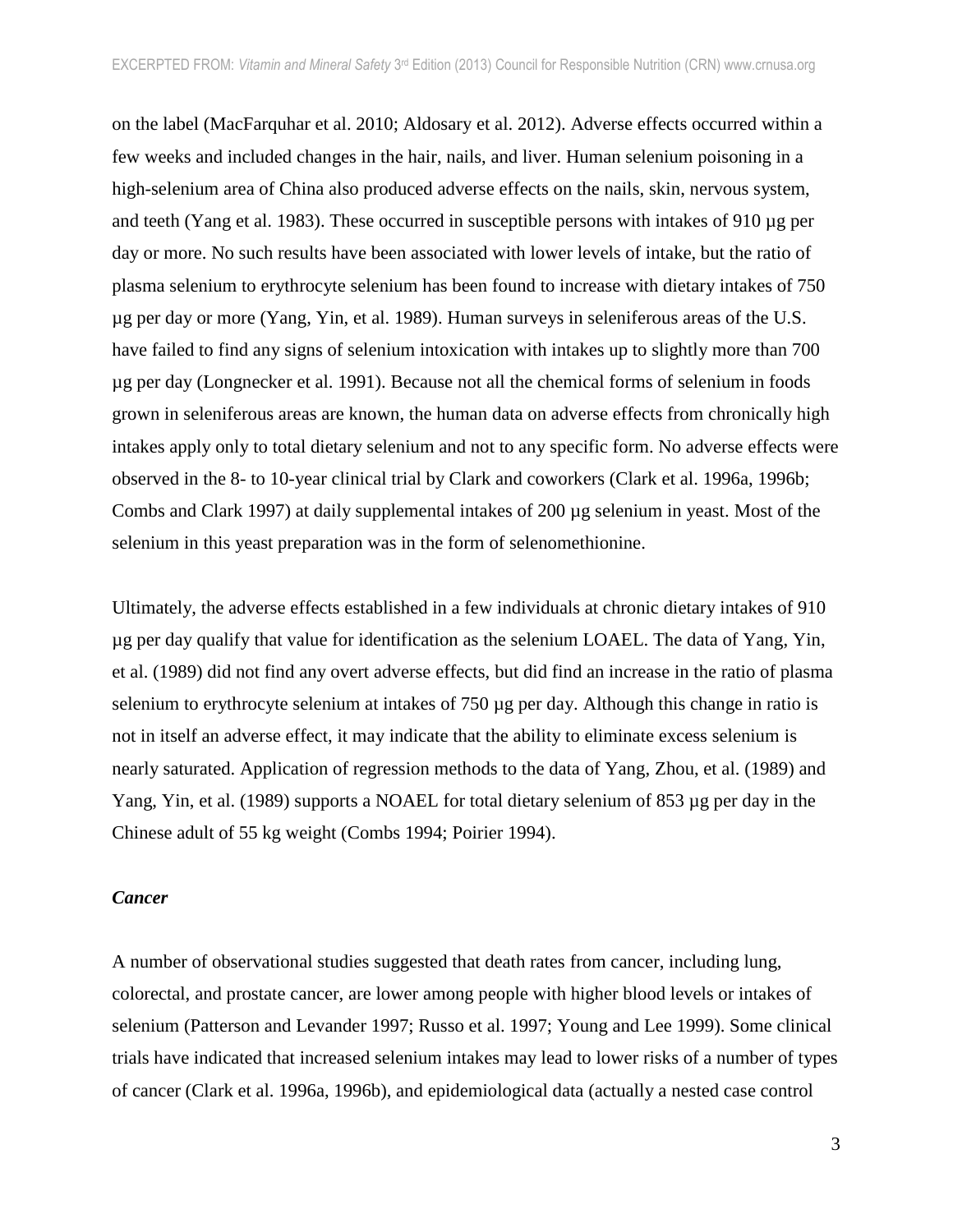study as a later analysis of data from a large clinical trial—the Health Professionals Follow Up Study) suggested that selenium was associated with a lower incidence of type II diabetes (reviewed and summarized by Rajpathak et al. 2005). To more thoroughly test these possible relationships, two large clinical trials—the SELECT trial (Lippman et al. 2009) and the SU.VI.MAX study (Hechberg et al. 2004)—were conducted. Both trials monitored type II diabetes as well as a number of types of cancer.

The design of the SELECT trial was driven primarily by the results of lower rates of several cancers but not the one most expected—skin cancer—in the selenium trial of Clark et al. (1996a, 1996b) and by the vitamin E results (lower rates of prostate cancer) in the ATBC study (Heinonen et al. 1998). Although the Clark study had provided 200 µg selenium as selenized yeast (yeast grown in a high-selenium medium), the SELECT trial provided selenium (in the same amount) as selenomethionine. The 200  $\mu$ g dose is well above the IOM's RDA (55  $\mu$ g) and well below its UL  $(400 \mu g)$ .

The ATBC study found a 32 percent decrease in clinically evident prostate cancer among those taking alpha-tocopherol (50 IU), compared with the placebo group; mortality from prostate cancer was 41 percent lower in those taking vitamin E. The SELECT trial did not find any protection against prostate cancer by either selenium or vitamin E (Lippman et al. 2009).

The SU.VI.MAX study examined the effects of a complex supplement containing moderate amounts of vitamin E and C, beta-carotene, zinc, and selenium versus placebo on the risk of chronic diseases such as cancer, cardiovascular disease, and diabetes. Men who began the study with normal (<3 ng per ml) prostate specific antigen (PSA) levels had their prostate cancer risk reduced by half (Meyer et al. 2005). In men whose PSA levels were elevated (>3 ng per ml) at the beginning of the study, however, use of the supplement was associated with a nonsignificant small increase in prostate cancer risk. Overall, the SU.VI.MAX data indicate that the supplement was highly protective for men with low PSA levels and that it either had no impact or possibly caused a small increase in risk for those with high PSA levels.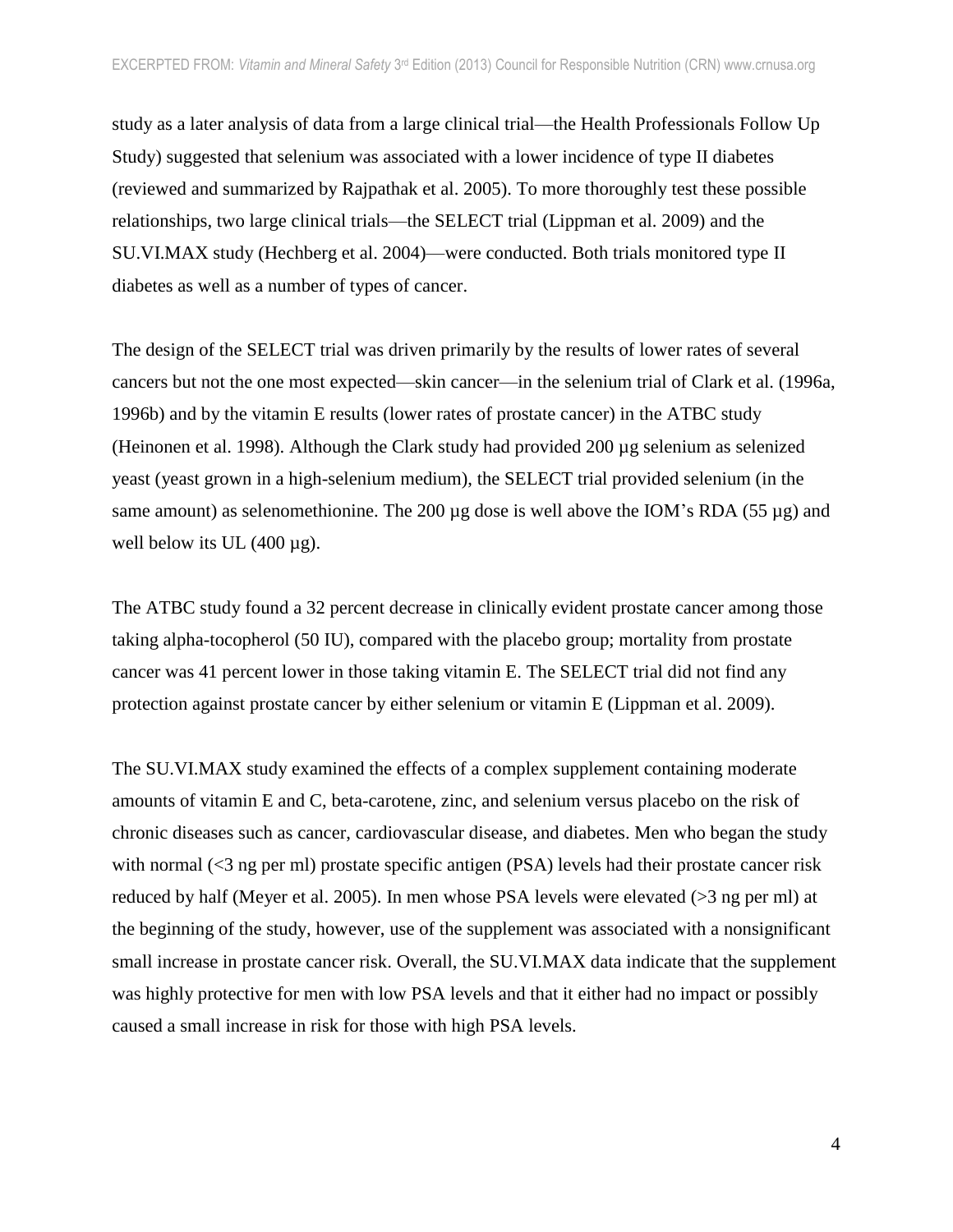More recently, the SELECT trial data (Lippman et al. 2009) indicate no significant overall effect on prostate cancer risk for selenium given to men, many of whom may have had elevated PSA levels (African American men ages 50 and older and white men ages 55 and older).

In summary, the SELECT and SU.VI.MAX results together indicate that a selenium-containing supplement is protective for men with low PSA levels, but is either non-effective or may carry a very small risk for those with higher PSA levels. In addition, data on selenium concentrations in toenail clippings suggest that increased selenium intake over a narrow but relatively low intake range is highly protective against prostate cancer risk (Hurst et al. 2012).

#### *Type II Diabetes*

Evidence is mixed and seemingly contradictory on the effect of selenium intake on type II diabetes. Rajpathak et al. (2005) reported that levels of toenail selenium are lower among diabetic men with or without cardiovascular disease than among healthy controls. The odds ratio (similar to relative risk) was 0.45 for the highest compared with the lowest quartile of toenail selenium concentration.

More recently, Bleys et al. (2007a) examined data from the Third National Health and Nutrition Examination Survey (a large, multiyear observational, or epidemiological, study) and found that adults with diabetes had very slightly higher serum selenium concentrations compared with nondiabetics. Before the data were adjusted for a number of factors (gender, age, ethnicity, etc.), the differences were very small and nonsignificant. After adjustment, the mean serum selenium concentrations of selenium were as follows: diabetics 126.8 ng per ml, and nondiabetics 124.7 ng per ml. Because of the large number of persons evaluated, this small difference was labeled as "significant" ( $P = 0.02$ ). A follow-up publication (Bleys et al. 2007b) declared in the article title that these data are "more bad news for supplements."

Several factors fail to support or even contradict the validity of the Bleys et al. observations and conclusions. First is the lack of biological plausibility; it is unlikely that such small differences in selenium concentrations would have a causal relationship to diabetes. Second, there is no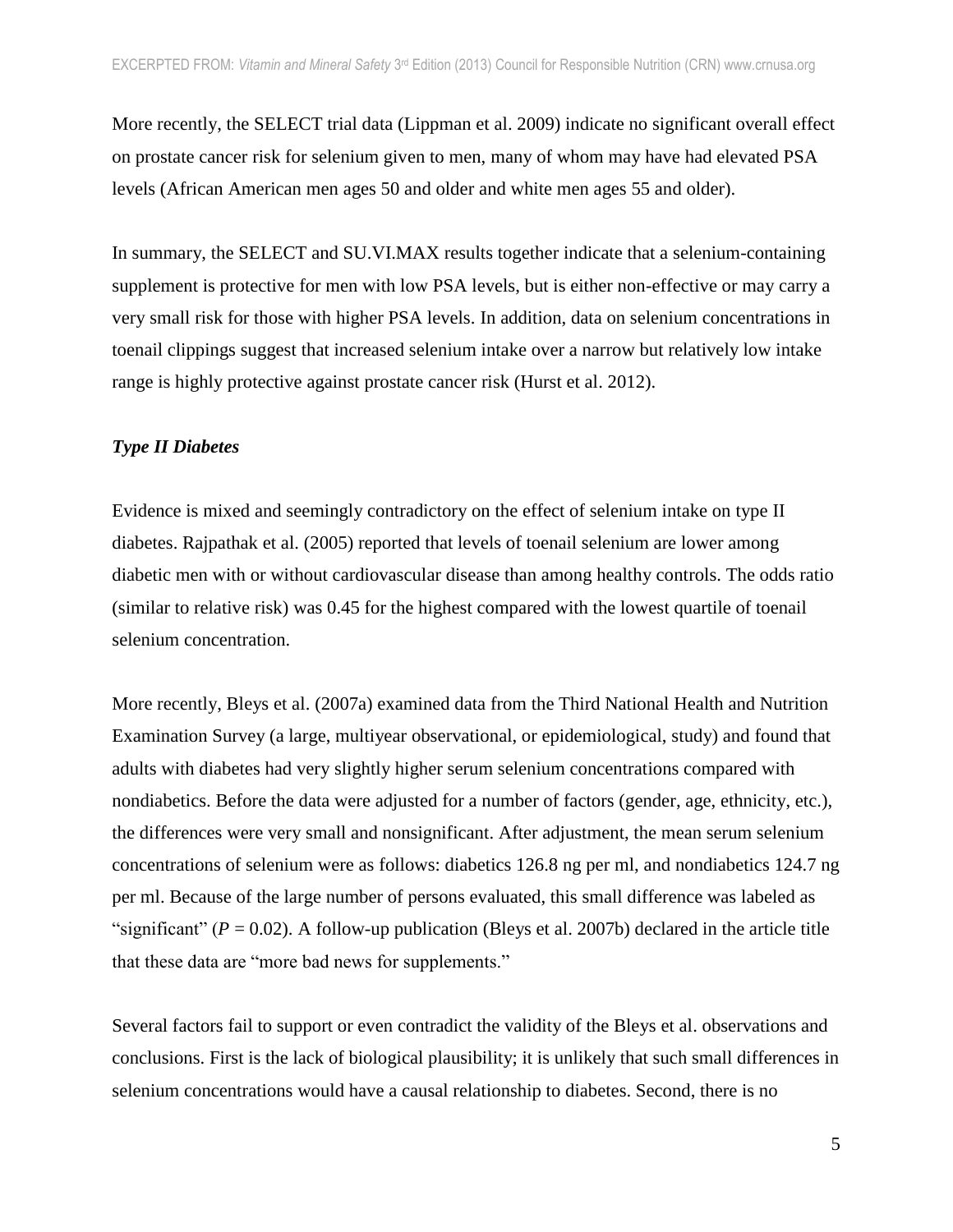evidence of a dose-response relationship. Only one clinical trial (Stranges et al. 2007) seems to support Bleys and coworkers. Moreover, newer observational studies continue to support a substantial effect of higher selenium intakes as being protective against type II diabetes (Park et al. 2012).

# **Official Reviews**

**IOM (2000).** The IOM judged the reexamination of selenium intakes by Yang and Zhou (1994) to identify a NOAEL for selenium of 800 μg per day. A UF of 2 was selected to provide protection for sensitive individuals, resulting in a UL of 400 μg selenium per day for adults for total oral intake from all sources. The IOM has not expressed an opinion on safe levels for selenium supplementation, except that implied by a total intake UL of 400 μg.

**European Commission's Scientific Committee on Food (EC SCF 2000).** The EC SCF considered the data of Yang, Yin, and coworkers (1989) sufficient to identify a NOAEL of 850 μg per day. A UL of 300 μg was derived from this NOAEL by application of a UF of 3. The EC SCF noted that this 300 μg UL was supported by the absence of adverse effects in a clinical trial by Clark and coworkers involving a supplement of 200 μg and diets of approximately 100 μg (1996a, 1996b). The EC has not set a regulatory maximum for selenium added to supplements as of the writing of this book.

**Expert Group on Vitamins and Minerals (EVM 2003).** The UK's EVM did not identify a NOAEL but considered the studies of Yang and coworkers (Yang, Yin, et al. 1989; Yang, Zhou, et al. 1989) to support a LOAEL of 910 μg per day. Furthermore, the EVM, applying a UF of 2 to a LOAEL for a large population with a lifetime of exposure, derived an SUL for selenium of 450 μg.

The EVM noted that its SUL is consistent with the clinical trial data by Clark and coworkers. These expert groups have not offered any explanations for why their NOAEL, LOAEL, and uncertainty values are so different.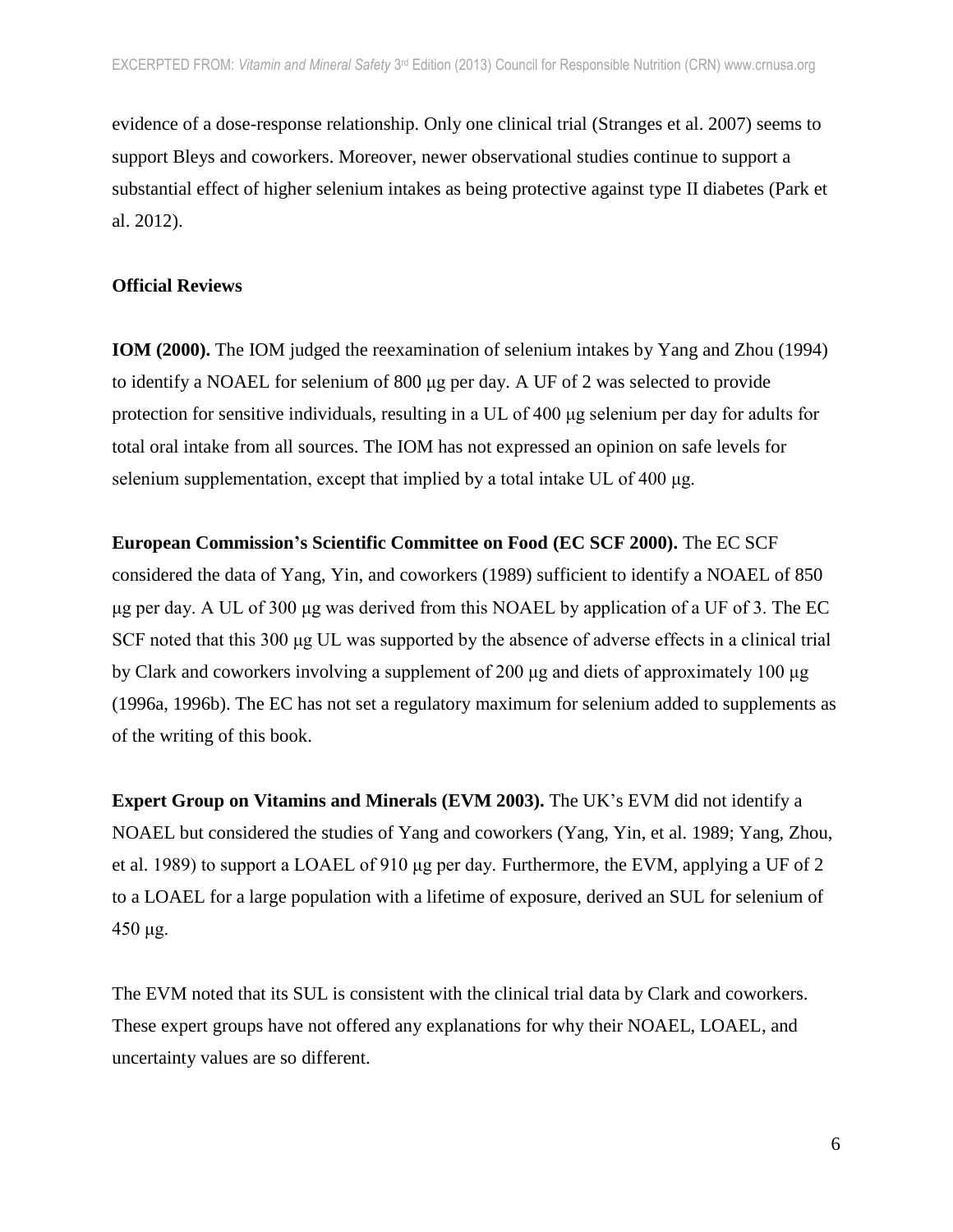# **CRN Recommendations**

The exact forms of selenium consumed by the Chinese population in the epidemiological studies are not known, but it seems likely that much of it would have consisted of selenomethionine, as in the clinical trial by Clark and coworkers. Considering the variability of dietary intakes, a supplemental selenium NOAEL of 200 µg is identified from the clinical trial data. Based on the absence of adverse effects at this supplemental level, and on the substantial margin of safety it provides below levels associated with adverse effects, a UF of 1.0 is sufficient, and the CRN UL for selenium supplements is determined to be 200 μg per day.

When dietary selenium is 100 μg per day, the CRN ULS identified by this direct method for selenium supplementation safety would result in a total intake of 300  $\mu$ g—equivalent to the SCF UL. Somewhat larger amounts should be safe but the margin of safety would be less generous.

| CRN UL, supplemental intake | $200 \mu g/day$                            |
|-----------------------------|--------------------------------------------|
| IOM UL, total intake        | $400 \mu g/day$                            |
| EC SCF UL, total intake     | $300 \mu g/day$                            |
| EC supplement maximum       | Not determined                             |
| <b>EVM SUL</b>              | 350 μg/day supplemental intake; 450 μg/day |
|                             | total intake                               |

# **Quantitative Summary for Selenium**

# **References**

[Aldosary BM,](http://www.ncbi.nlm.nih.gov/pubmed?term=Aldosary%20BM%5BAuthor%5D&cauthor=true&cauthor_uid=22165838) [Sutter ME,](http://www.ncbi.nlm.nih.gov/pubmed?term=Sutter%20ME%5BAuthor%5D&cauthor=true&cauthor_uid=22165838) [Schwartz M,](http://www.ncbi.nlm.nih.gov/pubmed?term=Schwartz%20M%5BAuthor%5D&cauthor=true&cauthor_uid=22165838) [Morgan BW.](http://www.ncbi.nlm.nih.gov/pubmed?term=Morgan%20BW%5BAuthor%5D&cauthor=true&cauthor_uid=22165838) 2012. Case series of selenium toxicity from a nutritional supplement. *Clin Toxicol (Phila).* 50:57–64.

Bleys J, Navas-Acien A, Guallar E. 2007a. Serum selenium and diabetes in U.S. adults. *Diabetes Care.* 30:829–834.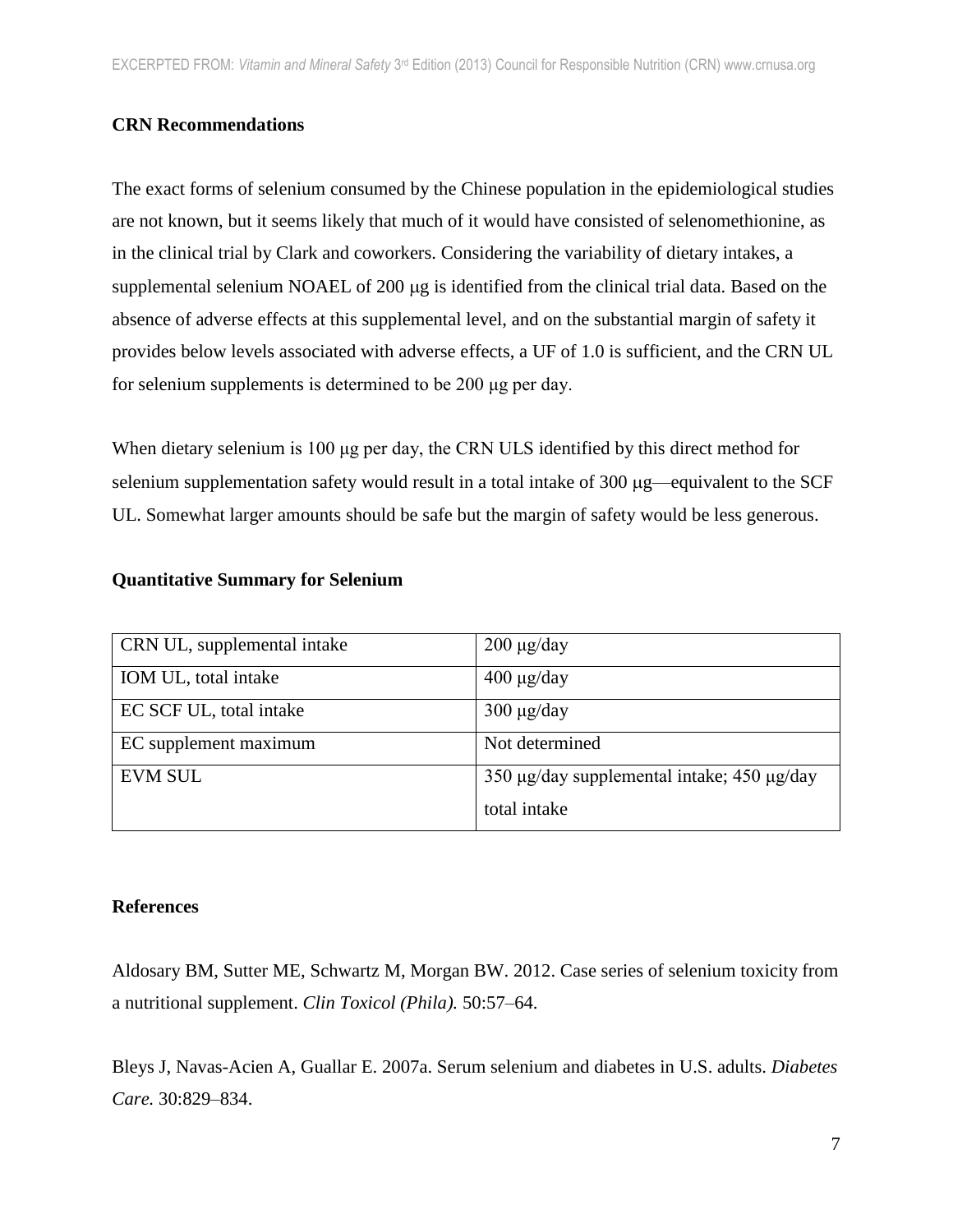Bleys J, Navas-Acien A, Guallar E. 2007b. Selenium and diabetes: more bad news for supplements. *Ann Intern Med.* 147:271–272.

Blot WJ, Lie J-Y, Taylor PR, et al. 1993. Nutrition intervention trials in Linxian, China: supplementation with specific vitamin/mineral combinations, cancer incidence, and diseasespecific mortality in the general population. *J Natl Cancer Inst*. 85:1483–1492.

Centers for Disease Control. 2012. 2012 National Health and Nutrition Survey. [http://www.cdc.gov/nchs/nhanes.htm.](http://www.cdc.gov/nchs/nhanes.htm)

Clark LC, Combs GF Jr, Turnbull BW. 1996a. The nutritional prevention of cancer with selenium 1983–1993: a randomized clinical trial. *J FASEB.* 10:A550.

Clark LC, Combs GF Jr, Turnbull BW, et al. 1996b. Effect of selenium supplementation for cancer prevention in patients with carcinoma of the skin. *JAMA*. 276:1957–1968.

Combs GF Jr. 1994. Essentiality and toxicity of selenium: a critique of the recommended dietary allowance and the reference dose. In: Mertz W, Abernathy CO, Olin SS, eds. *Risk Assessment of Essential Elements*. Washington, DC: ILSI Press; 167–183.

European Commission, Scientific Committee on Food (EC SCF). 2000. Opinion of the Scientific Committee on Food on the Tolerable Upper Intake Level of Selenium. European Commission, SCF/CS/NUT/UPPLEV/25 Final Report, Brussels.

Expert Group on Vitamins and Minerals (EVM), Committee on Toxicity. 2003. *Safe Upper Levels for Vitamins and Minerals*. London: Food Standards Agency Publications.

Hathcock JN. 1996. Safety limits for nutrients. *J Nutr.* 126:2386S–2389S.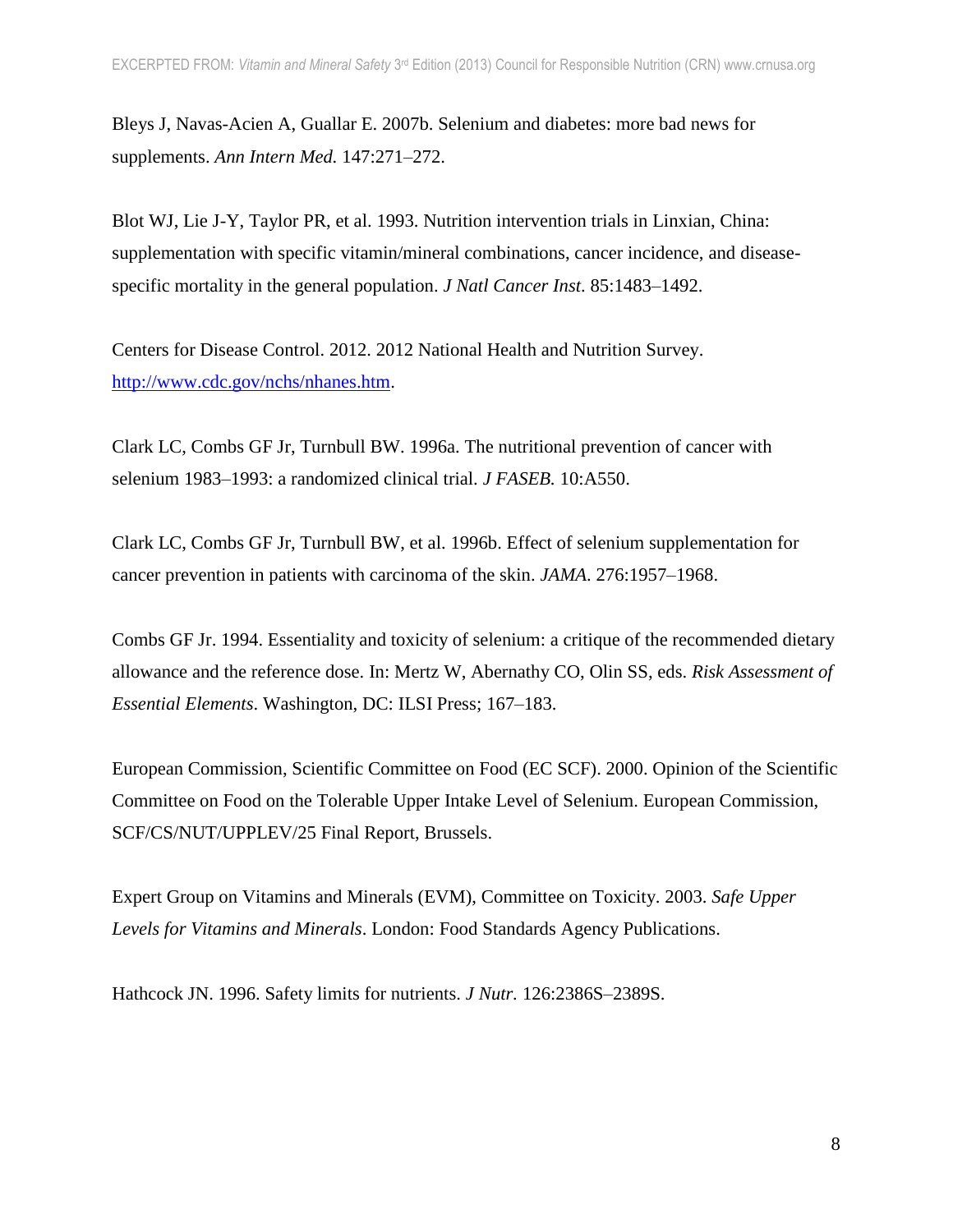Heinonen OP, Albanes D, Virtamo J, et al. 1998. Prostate cancer and supplementation with alpha-tocopherol and beta-carotene: incidence and mortality in a controlled trial. *J Natl Cancer Inst.* 90:440–446.

Helzlsouer K, Jacobs R, Morris S. 1985. Acute selenium intoxication in the United States. *Fed Proc*. 44:1670.

Herzberg S, Galan P, Preziosi P, et al. 2004.The SU.VI.MAX Study: a randomized, placebocontrolled trial of the health effects of antioxidant vitamins and minerals. *[Arch Intern Med.](http://www.ncbi.nlm.nih.gov/pubmed/15557412)* 164:2335–2342.

Hurst R, Hooper L, Norat T, et al. 2012. Selenium and prostate cancer: systematic review and meta-analysis. *Am J Clin Nutr*. 96:111–122.

Institute of Medicine (IOM). 2000. *Dietary Reference Intakes for Vitamin C, Vitamin E, Selenium, and Carotenoids.* Washington, DC: National Academy Press.

Li JY, Taylor PR, Li B. 1993. Nutrition intervention trials in Linxian, China: multiple vitamin/mineral supplementation, cancer incidence, and disease-specific mortality among adults with esophageal dysplasia. *J Natl Cancer Inst.* 85:1492–1498.

Lippman SM, Klein EA, Goodman PJ, et al. 2009. The effect of selenium and vitamin E on risk of prostate cancer and other cancers: the Selenium and Vitamin E Cancer Prevention Trial (SELECT). *JAMA.* 301:39–51.

Longnecker MP, Taylor PR, Levander OA, et al. 1991. Selenium in diet, blood, and toenails in relation to human health in a seleniferous area. *Am J Clin Nutr.* 53:1288–1294.

[MacFarquhar JK,](http://www.ncbi.nlm.nih.gov/pubmed?term=MacFarquhar%20JK%5BAuthor%5D&cauthor=true&cauthor_uid=20142570) [Broussard DL,](http://www.ncbi.nlm.nih.gov/pubmed?term=Broussard%20DL%5BAuthor%5D&cauthor=true&cauthor_uid=20142570) [Melstrom P,](http://www.ncbi.nlm.nih.gov/pubmed?term=Melstrom%20P%5BAuthor%5D&cauthor=true&cauthor_uid=20142570) et al. 2010. Acute selenium toxicity associated with a dietary supplement. *Arch Intern Med.* 170:256–261.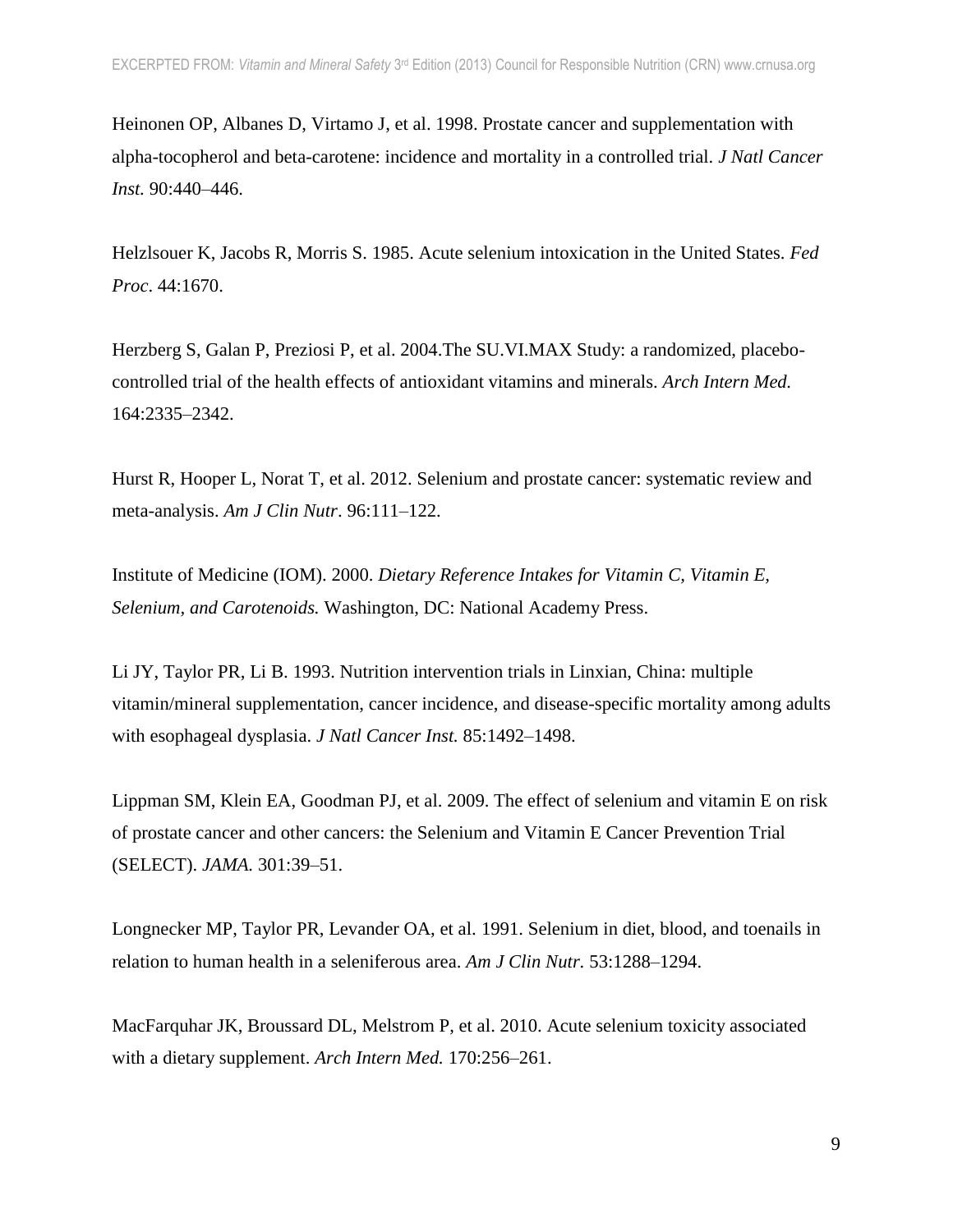Meyer F, Galan P, Douville P, et al. 2005. Antioxidant vitamin and mineral supplementation in the SU.VI.MAX trial. *Int J Cancer.* 116:182–186.

National Research Council. 1983. *Selenium in Nutrition, Revised*. Washington, DC: National Academy Press.

Park K, Rimm EB, Siscovick DS, et al. 2012. Toenail selenium and incidence of type 2 diabetes in U.S. men and women. *Diabetes Care.* 35:1544–1551.

Patterson BH, Levander OA. 1997. Naturally occurring selenium compounds in cancer chemoprevention trials: a workshop summary. *Cancer Epidemiol Biomarkers Prev.* 6:63–69.

Poirier KA. 1994. Summary of the derivation of the reference dose for selenium. In: Mertz W, Abernathy CO, Olin SS, eds. *Risk Assessment of Essential Elements*. Washington, DC: ILSI Press; 157–166.

Rajpathak S, Rimm E, Morris SJ, Hu F. 2005. Toenail selenium and cardiovascular disease in men with diabetes. *J Am Coll Nutr.* 24:250–256.

Rayman MP. 2012. Selenium and human health. *Lancet.* 379:1256–1268.

Russo MW, Murray SC, Wurzelmann JI, Woosley JT, Sandler RS. 1997. Plasma selenium levels and the risk of colorectal adenomas. *Nutr Cancer.* 28:125–129.

[Stranges S,](http://www.ncbi.nlm.nih.gov/pubmed?term=Stranges%20S%5BAuthor%5D&cauthor=true&cauthor_uid=17620655) [Marshall JR,](http://www.ncbi.nlm.nih.gov/pubmed?term=Marshall%20JR%5BAuthor%5D&cauthor=true&cauthor_uid=17620655) [Natarajan R,](http://www.ncbi.nlm.nih.gov/pubmed?term=Natarajan%20R%5BAuthor%5D&cauthor=true&cauthor_uid=17620655) et al. 2007. Effects of long-term selenium supplementation on the incidence of type 2 diabetes: a randomized trial. *Ann Intern Med*. 147:217–223.

Yang G, Wang S, Zhou R, Sun S. 1983. Endemic selenium intoxication of humans in China. *Am J Clin Nutr*. 37:872–881.